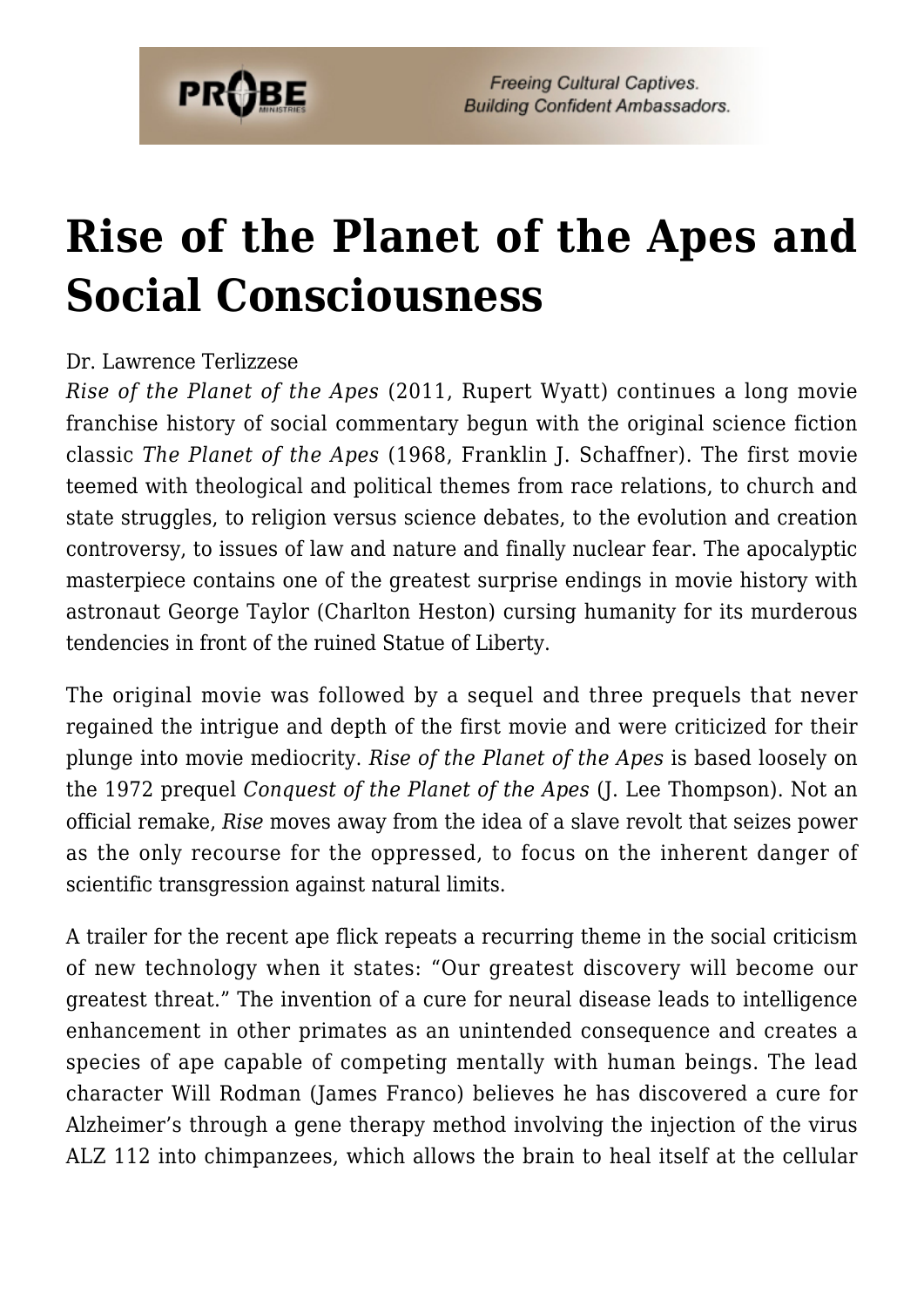

**Freeing Cultural Captives. Building Confident Ambassadors.** 

level. The therapy has the side–effect of increasing memory, cognitive capacity and intelligence. When the experimental chimp attacks its handlers the Gen-sys Corporation scraps the project, but not before the chimp gives birth to a highly intelligent baby that Will adopts to save from extermination. The baby chimp is named Caesar (Andy Serkis) by Will's father Charles (John Lithgow), who also suffers from Alzheimer's and is temporarily cured by the virus–therapy. Will persuades Gen-sys to restart the program with a revised virus called ALZ 113 that drastically increases chimp intelligence, but proves lethal to humans.

After Caesar attacks a neighbor while trying to defend Charles, he is committed to an ape sanctuary where he devises a plan of escape and seizes the ALZ 113 for his fellow Simian inmates. The apes manage to escape from the prison, wreak havoc on San Francisco and overpower a police blockade on the Golden Gate Bridge in efforts to take refuge in the Redwood National Forest. Meanwhile, the ALZ 113 has been accidentally exposed to humans, causing a global epidemic. We are left to believe the apes will adapt and thrive in their new habitat as the human population is decimated by a new viral plague of its own making, thus giving rise to the "planet of the apes."

The movie is obviously not a prequel to the 2000 remake of the original, but a reboot, an attempt to restart the series with a different line of thought. It places the blame for the intelligent origins of apes on the technological tampering with genes in the search for a cure to neural disorders and the desire to enhance human intelligence. The film remains apocalyptic in its social criticism, but locates the new threat in biotechnology rather than nuclear weapons, as in the original series. The one voice of conscience, Caroline Aranha (Freida Pinto), who is Will's girlfriend and zoo veterinarian, tells him that the gene therapy "is wrong. . . . You are trying to control things that are not meant to be controlled." The film offers a warning regarding the overly optimistic expectations of scientific capability to reverse the natural process of aging and dying. The ultimate negative association is made by comparing the experimental procedure of gene manipulation to the mythological character of Icarus, the man who flew too close